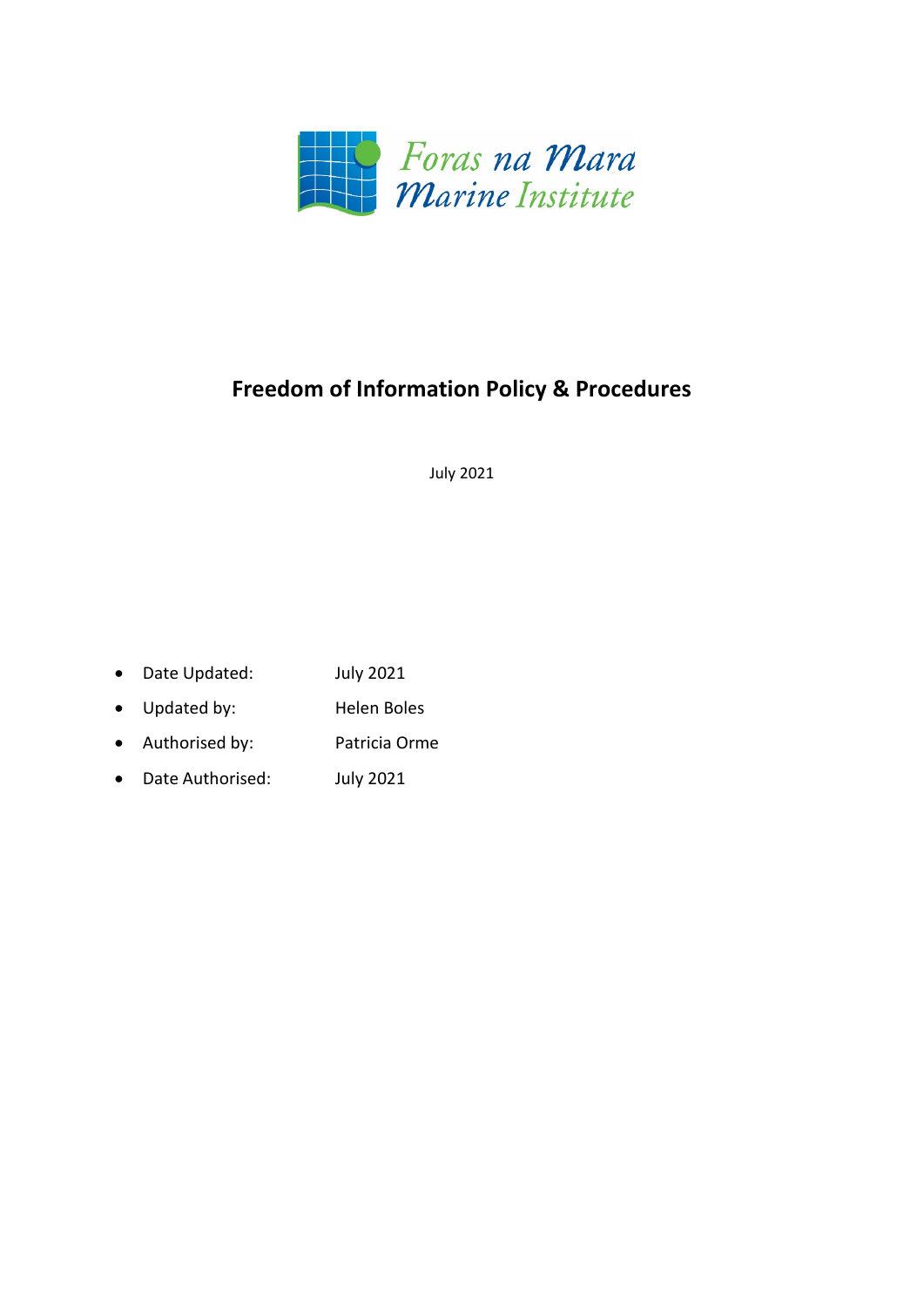# **FREEDOM OF INFORMATION POLICY**

The Freedom of Information Act 2014 gives each individual legal rights to access both personal and non-personal (corporate) records, to have personal records amended or deleted where the information is incorrect or misleading and the right to seek reasons for decisions that affect him/her.

These rights extend to your own personal records and in specific circumstances, to those of your children and deceased relatives. There are exemptions provided for in the Acts, this means that there are specific circumstances when the requested information will not be released, e.g. to protect confidentiality. If any of these exemptions are used to withhold information, the reasons will be clearly explained to you.

# **Entitlements under the FOI Acts:**

- Receipt of your request must be acknowledged within 10 working days
- A response will, in normal circumstances, be issued within 20 working days of receipt of the request
- All decisions must be clearly explained, setting out the sections of the Act used in reaching these decisions
- Details of your entitlements to Internal Review and appeal will be included in the decision letter

# **Why was the Freedom of Information Act Introduced?**

The Freedom of Information Act was introduced to:

- Increase openness
- Improve accountability
- Increase public appreciation of issues involved in policy decisions
- Give stronger public ownership and acceptance of decisions made
- Permit people access to their records and allow them to amend records if incorrect

# **The Act sets out three new legal rights**

- A legal right for each person to access information held by public bodies
- A legal right to have official information relating to him/herself amended where it its incomplete, incorrect or misleading
- A legal right to be given reasons for decisions affecting them

## **What records can accessed under FOI?**

- All records created after the Act commenced
- All personal records of clients, whenever created
- All records of staff created after 21st October 1995
- Earlier records if needed to understand later records which are accessed

A person may make a request for access to records. This request must be in writing stating that the request is made under the Act and containing sufficient particulars in relation to the information concerned to enable the record to be identified.

A member of the public has the right to request information regarding acts of public bodies affecting them. A Freedom of Information request is a very formal procedure and the public body is required